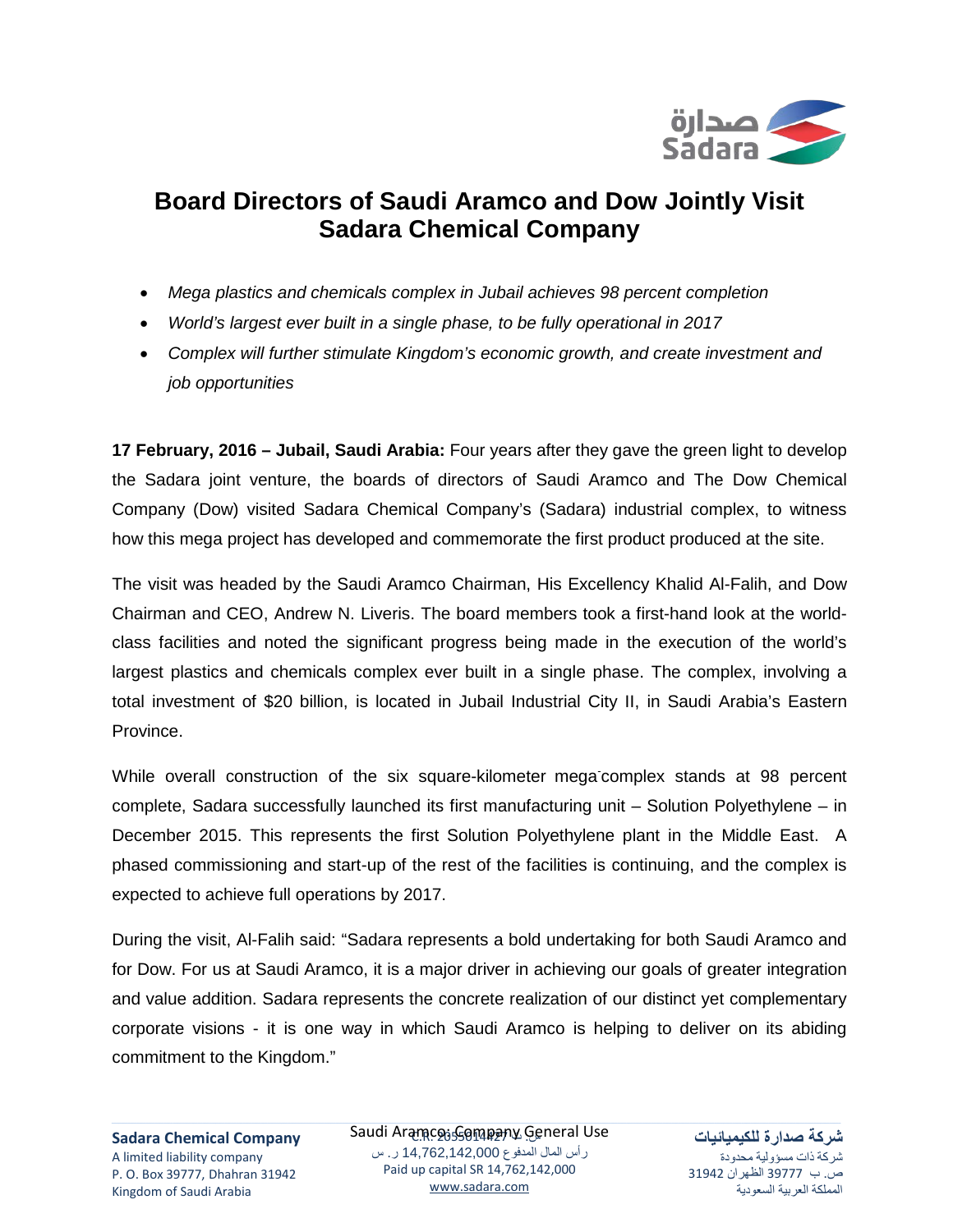

Liveris added, "Thanks to Dow and Saudi Aramco's partnership, our shared vision for Sadara is fast becoming a reality: an unprecedented achievement of historic size and scale. Sadara is much more than a value-add powerhouse… and a vital hub of advanced manufacturing. It also represents a paradigm shift – for the Kingdom, for this region, and for the emerging world… where 90 percent of Sadara's products will be sold. By combining globally competitive feedstocks with cutting-edge innovation, Sadara will generate billions of dollars in revenues and create thousands of jobs."

Ziad Al-Labban, CEO of Sadara, commented on the occasion, saying: "Sadara is the manifestation of a game-changing and meticulously planned dream that started back in 2007. Through leveraging Saudi Aramco's vast hydrocarbon resources, mega-project expertise, and infrastructure, and Dow's market-leading state-of-the-art technologies and global network, we are confident that the differentiated products Sadara will produce will create new value chains to support the growth of our customers, and accelerate the development of Saudi Arabia's downstream manufacturing industry."

During the visit, the group was updated on progress of the adjacent PlasChem Park, which is a collaborative effort between Sadara and the Royal Commission for Jubail and Yanbu. Located next to Sadara's chemical complex, PlasChem Park offers the advantages of easy access to Sadara's highly differentiated chemical products and the strong industrial and regulatory infrastructure in Jubail. Through PlasChem Park, investors can easily utilize Sadara's products as feedstock for further conversion to finished products. It is poised to create unprecedented conversion industry investment, innovation, growth and development opportunities, as well as thousands of sustainable jobs, making a positive and lasting impact on the Saudi economy.

A number of supply agreements between Sadara and prospective PlasChem tenants have been previously announced:

• Supply agreements for Ethylene Oxide and Propylene Oxide with Energy Chemical Sources Company, a joint venture between Halliburton and TAQA, to produce chemicals for the oil & gas industry.

**Sadara Chemical Company** A limited liability company P. O. Box 39777, Dhahran 31942 Kingdom of Saudi Arabia

ـــــــــــــــــــــــــــــــــــــــــــــــــــــــــــــــــــــــــــــــــــــــــــــــــــــــــــــــــــــــــــــــــــــــــــــــــــــــــــــــــــــــــــــــــــــــــــــــــــــــــــــــــــــــــــــــــــــــــــــــــــــــــــــــــــــــــــــــــــــــــــــــــــــــــــــــــــــــــــــــــــ Saudi Aramc<u>o: Gompany Ge</u>neral Use رأس المال المدفوع 14,762,142,000 ر. س Paid up capital SR 14,762,142,000 [www.sadara.com](http://www.sadara.com/)

**شركة صدارة للكيميائيات** شركة ذات مسؤولية محدودة ص. ب 39777 الظهران 31942 المملكة العربية السعودية